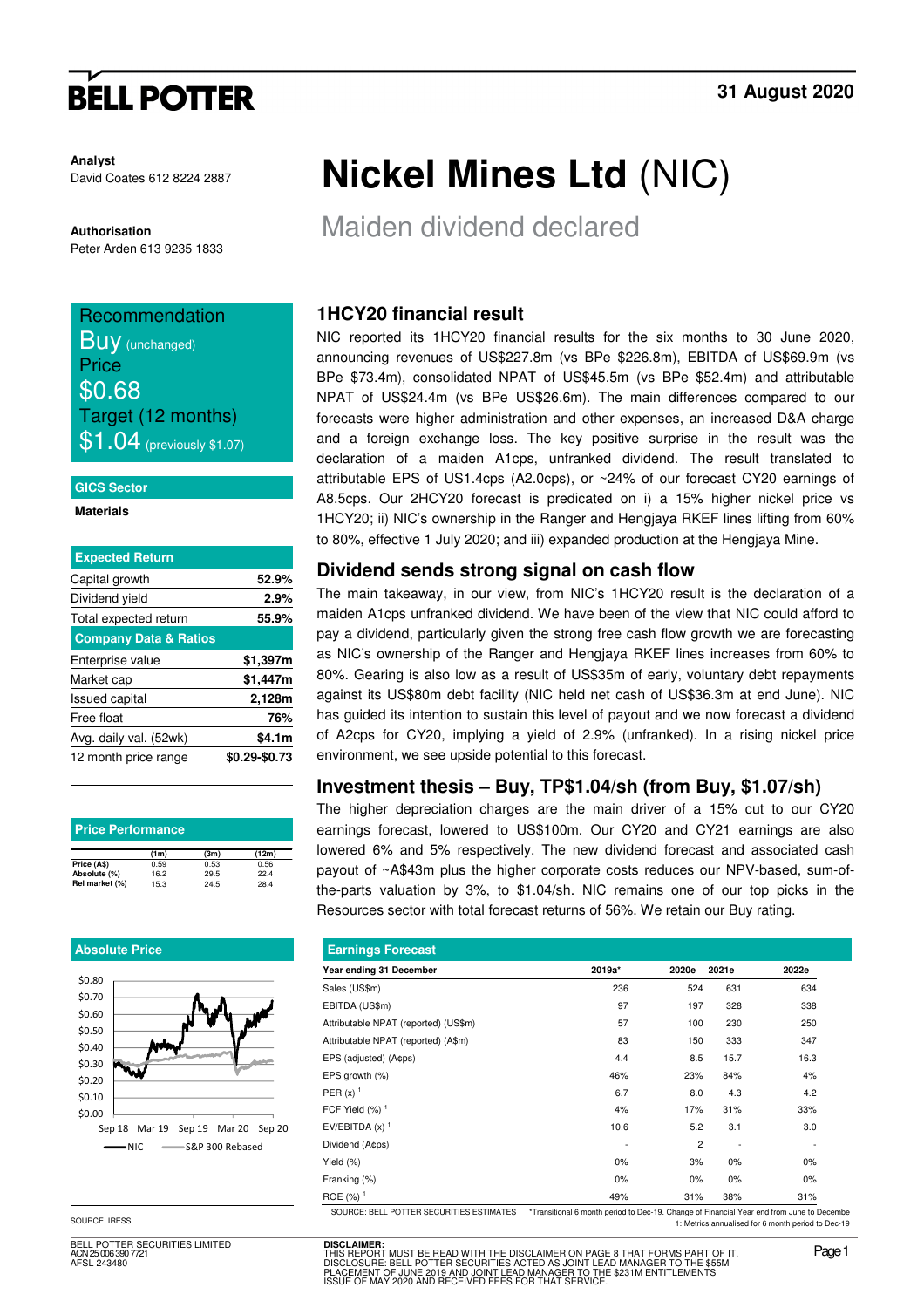# **NIC declares maiden dividend**

### **1HCY20 financial result**

NIC reported its 1HCY20 financial results for the six months to 30 June 2019. This represents the first half-yearly report following the change to a December year-end, effective December 2019, when a set of transitional financial results was reported for that 6-month period.

NIC announced Revenues of US\$227.8m (vs BPe \$226.8m), EBITDA of US\$69.9m (vs BPe \$73.4m), consolidated NPAT of US\$45.5m (vs BPe \$52.4m) and attributable NPAT of US\$24.4m (vs BPe US\$26.6m). The main differences compared to our forecasts were higher administration and other expenses, an increased D&A charge and a foreign exchange loss. The key positive surprise in the result was the declaration of a maiden A1cps, unfranked dividend. In our view, this sends a strong positive signal on future shareholder returns and management's expectations for free cash flows, as well as being a major milestone for NIC.

The result translated to attributable EPS of US1.4cps (A2.0cps) which is  $\sim$ 24% of our forecast CY20 earnings of A8.5cps. Our forecast for a strong 2HCY20 is predicated on i) a 15% higher nickel price vs 1HCY20; ii) NIC's ownership in the Ranger and Hengjaya RKEF lines increasing from 60% to 80%, effective 1 July 2020; and iii) an improved performance from the Hengjaya Nickel Mine.

NIC ended 1HCY20 with cash of US\$91.3m and gross debt of US\$55.0m for net cash of US\$36.3m (from net debt of \$15.2m at end December). During the period NIC repaid US\$10m of its US\$80m debt facility and post period-end repaid a further US\$10m as an early, voluntary repayment, leaving a balance of US\$45m.

During the period NIC also exercised its option to increase its ownership of the Hengjaya and Ranger RKEF lines from 60% to 80%, for consideration of US\$120m plus US\$30m for undistributed retained earnings. This was funded by a 1 for 3.6 Entitlements Issue at A50cps, raising A\$231m. NIC's 80% ownership level became effective as of 1 July 2020.

| <b>Financials (Consolidated basis)</b>                    | <b>Dec-19</b><br>Actual<br>(6 months) | <b>Jun-20</b><br>Actual<br>(6 months) | <b>Jun-20</b><br><b>BPe</b><br>$(6$ months)                                       | Variance<br>vs BPe | Variance<br>vs pcp |
|-----------------------------------------------------------|---------------------------------------|---------------------------------------|-----------------------------------------------------------------------------------|--------------------|--------------------|
| Revenue (US\$m)                                           | 236.1                                 | 227.8                                 | 226.8                                                                             | 0%                 | $-3%$              |
| EBITDA (US\$m)                                            | 97.2                                  | 69.9                                  | 73.4                                                                              | $-5%$              | $-28%$             |
| NPAT reported (US\$m)                                     | 91.3                                  | 45.5                                  | 52.4                                                                              | $-13%$             | $-50%$             |
| NPAT underlying (US\$m)                                   | 56.5                                  | 24.4                                  | 26.6                                                                              | $-8%$              | $-57%$             |
| NPAT attributable (US\$m)                                 | 49.1                                  | 24.4                                  | 26.6                                                                              | $-8%$              | $-50%$             |
| EPS attributable (Ac/sh)                                  | 5.1                                   | 2.1                                   | 2.3                                                                               | $-8%$              | $-58%$             |
| Dividend (Ac/sh)                                          | 0.0                                   | 1.0                                   | 0.0                                                                               | na                 | na                 |
| Free cash flow (US\$m)                                    | 14.44                                 | $-69.67$                              | $-57.0$                                                                           | 22%                | $-583%$            |
| Cash balance (US\$m)                                      | 49.8                                  | 91.3                                  | 65.3                                                                              | 40%                | 83%                |
| Debt (US\$m)                                              | 4.3                                   | 55.0                                  | 55.0                                                                              | $0\%$              | 1169%              |
| Production, costs, prices                                 |                                       |                                       |                                                                                   |                    |                    |
| Ni in NPI (t, Consolidated)                               | 20,988                                | 21,395                                | 21,395                                                                            | 0%                 | 2%                 |
| Ni in NPI (t, Attributable)                               | 11,742                                | 12,837                                | 12,837                                                                            | 0%                 | 9%                 |
| AIC (US\$/t)                                              | \$7,804                               | \$7,315                               | \$7,315                                                                           | $0\%$              | $-6%$              |
| Nickel price (US\$/t)                                     | \$15,483                              | \$12,456                              | \$12,456                                                                          | $0\%$              | $-20%$             |
| SOURCE: COMPANY DATA AND BELL POTTER SECURITIES ESTIMATES |                                       |                                       | *Transitional 6 month period to Dec-19. Change of financial year end from June to |                    | Docombor           |

#### **Table 1 - NIC Financial result summary**

### **Key takeaways**

Other key takeaways from the result include: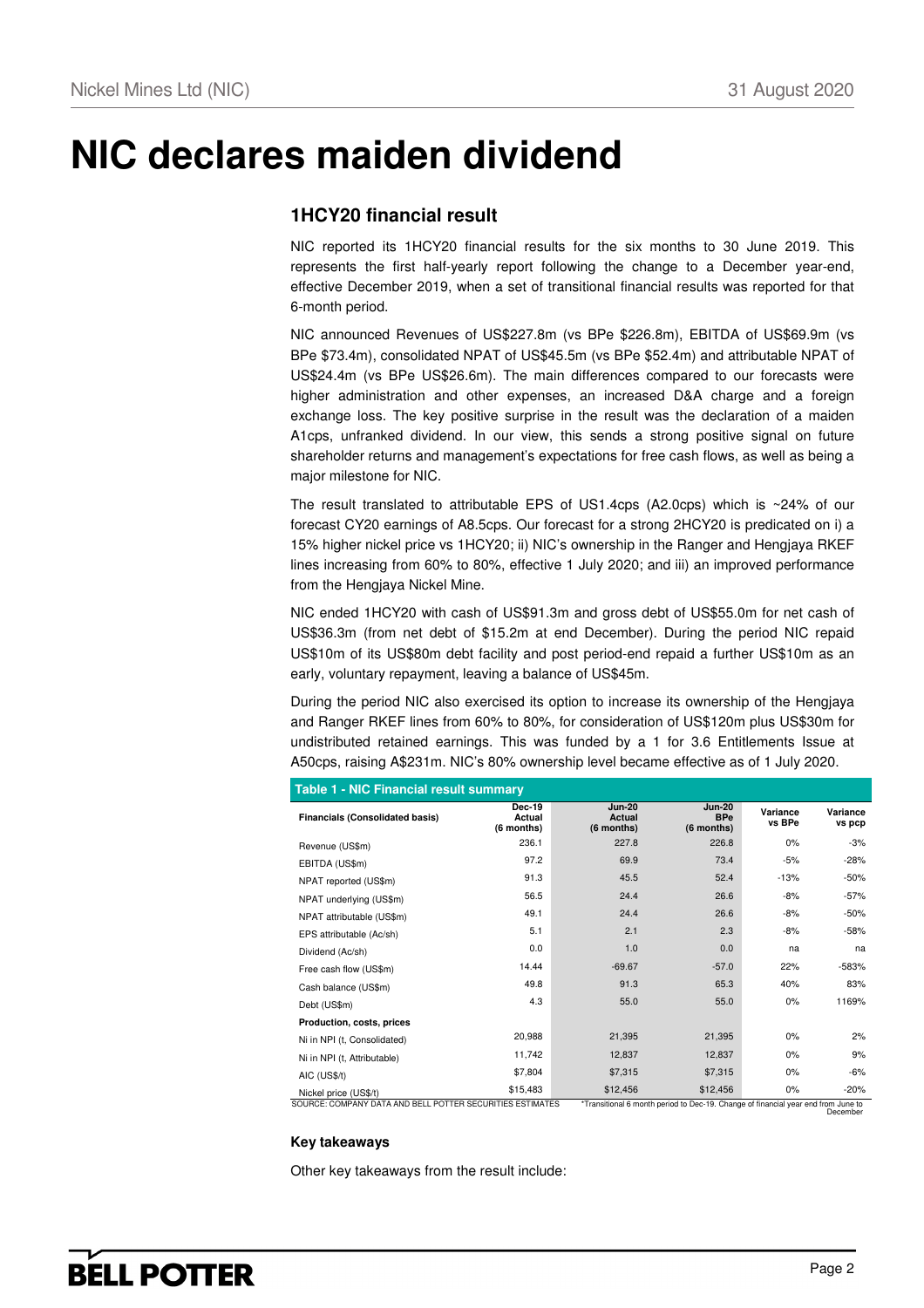- While no formal dividend policy has been put forward, NIC now sees itself as a dividend paying stock. On the conference call with management, guidance was provided that NIC intended to maintain the current rate of dividend payments of A1cps per half-year;
- Also stated on the conference call was that growth remains a high priority for NIC and that discussions with Tsingshan, NIC's partner at the IMIP, are ongoing. Capital efficient growth options at the IMIP (such as additional interests in other RKEF lines) are competing strongly for NIC's capital;
- The expansion of the Hengjaya Mine (NIC 80%) is again advancing following a raindisrupted June quarter. Ore shipments on larger, 10,000t capacity barges have commenced through larger wharfing facilities and mine productivity has improved with the dryer weather; and
- No COVID-19 cases have been reported at any of NIC's operations following the implementation of strict access controls and screening measures in January 2020. Operations have maintained continuous production and been largely undisrupted during 1HCY20.

## **Changes to our forecasts**

Beyond updating our forecasts for the 1HCY20 financial report, we have made the following changes to our modelled assumptions:

- Increased our forecast D&A charges from US\$23m to US\$36m, as well as minor increases to other corporate expenses, to align with the latest reported costs;
- Lifted our dividend forecast to reflect the payment of an interim dividend of A1cps and our updated forecast for a final dividend, also for A1cps; and
- Included the early repayment (post period-end) of a further US\$10m against NIC's debt facility, reducing its balance to US\$45m.

**Table 2 - Changes to our CY forecasts Previous New Change Year end 30 December Dec-20 Dec-21 Dec-22 Dec-20 Dec-21 Dec-22 Dec-20 Dec-21 Dec-22 Prices & currency** Nickel price (US\$/t) 13,393 16,424 17,527 13,393 16,424 17,527 0% 0% 0% US\$/A\$ 0.67 0.69 0.72 0.67 0.69 0.72 0% 0% 0% **Production & costs** Ore mined (t) 799,628 1,560,000 1,560,000 799,628 1,560,000 1,560,000 0% 0% 0% Nickel in ore (t) 14,440 28,080 28,080 14,440 28,080 28,080 0% 0% 0% RKEF NPI production (t) 301,308 304,615 304,615 301,308 304,615 304,615 0% 0% 0% Contained nickel (t) 42,718 41,123 38,077 42,718 41,123 38,077 0% 0% 0% Contained nickel (t, attributable) 29,896 32,898 30,462 29,896 32,898 30,462 0% 0% 0% Cash costs (US\$/t Ni) 7,424 7,664 7,962 7,424 7,664 7,962 0% 0% 0% **Earnings & valuation** Revenue (consolidated, US\$m) 524 631 634 524 631 634 0% 0% 0% Revenue (attributable, US\$m) 391 532 531 391 532 531 0% 0% 0% EBITDA (attributable, US\$m) 146 261 272 143 258 268 -2% -1% -1% NPAT (reported, attributable, US\$m) 118 244 264 100 230 250 -15% -6% -5% EPS (reported) (Acps) 10.0 16.6 17.2 8.5 15.7 16.3 -15% -6% -5% PER (x) 6.8 4.1 4.0 8.0 4.3 4.2 1.2 0.2 0.2 EPS growth (%) 44% 66% 4% 23% 84% 4% -22% 18% 0% DPS (Acps) - - - 2 - - na na na Yield | 0% 0% 0% | 3% 0% | 3% 0% 0% NPV (A\$/sh) 1.07 1.28 1.41 1.04 1.26 1.38 -3% -2% -2% **Price Target (A\$/sh)** 1.07 1.07 1.04 1.04 1.04 3%

The net impact of these changes are summarised in the forecast changes table below:

SOURCE: COMPANY DATA AND BELL POTTER SECURITIES ESTIMATES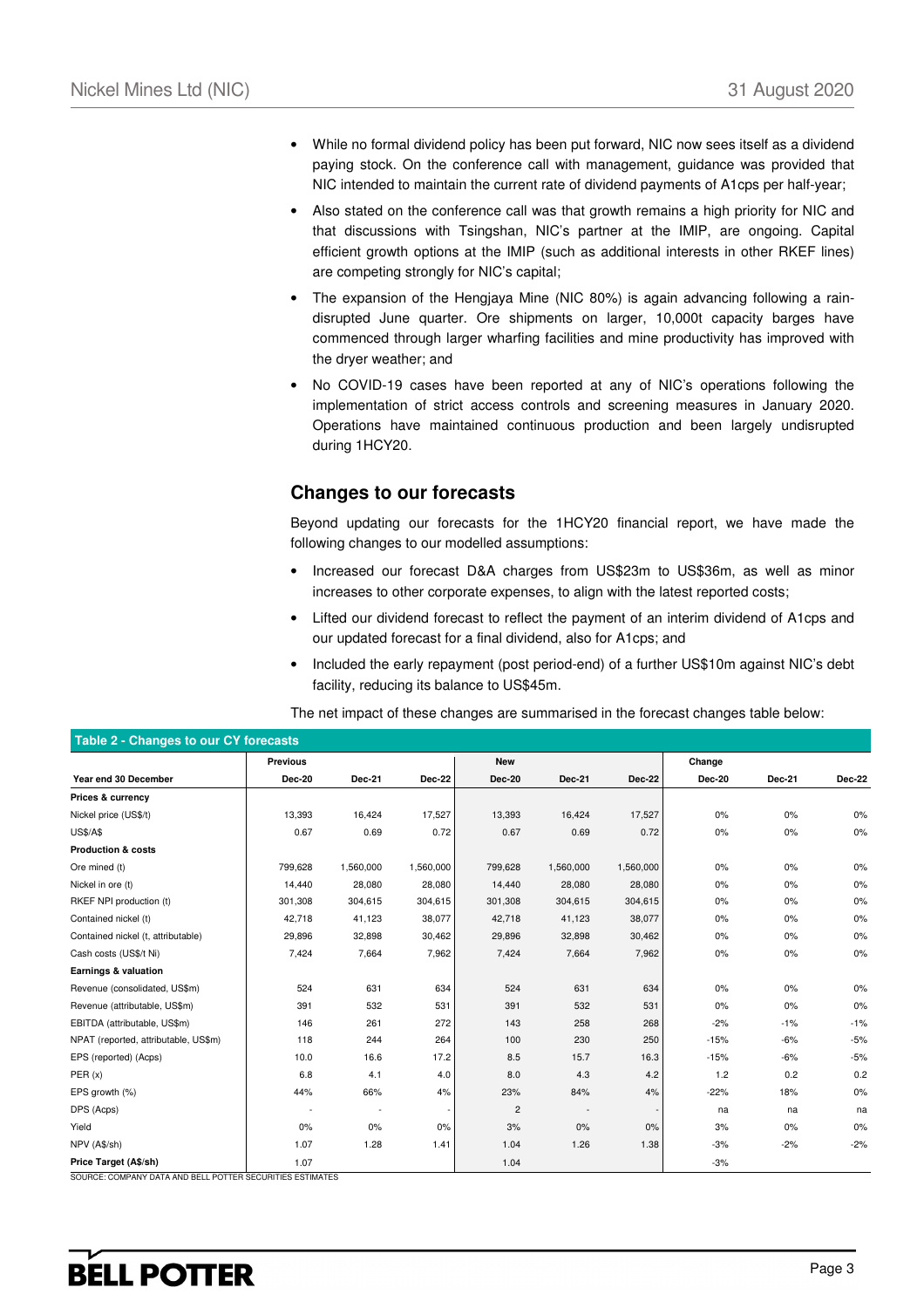The higher depreciation charges are the main driver of a 15% cut to our CY20 earnings forecast, down 15% to US\$100m. This shows the bulk of our CY20 earnings forecast weighted to 2HCY20. Our forecast for a strong 2HCY20 is predicated on i) a 15% higher nickel price vs 1HCY20; ii) NIC's ownership in the Ranger and Hengjaya RKEF lines increasing from 60% to 80%, effective 1 July 2020; and iii) an improved performance from the Hengjaya Nickel Mine. The new forecast for an unfranked CY20 dividend of A2cps implies a ~3% yield. The higher corporate costs and cash dividend payout also reduces our NPV-based, sum-of-the-parts valuation by 3%, to \$1.04/sh.

## **Upcoming catalysts**

Upcoming catalysts for NIC include:

- Ongoing production updates from the Hengjaya and Ranger Nickel RKEF lines. Both projects have now achieved established production levels above nameplate. Ongoing updates will reinforce the sustainability of these production levels;
- Updates on Ni in NPI pricing and payabilities, which we would like to see sustained at 90% of the LME nickel price, or better;
- The release of NIC's September 2020 quarterly production and cost report, expected in late October 2020;
- Progress updates for the Hengjaya Mine, where a major production expansion is underway, targeting production of 150kt ore per month and costs of ~US\$18/t over the course of CY20; and
- Updates on the ownership levels of the 80%-owned Hengjaya Mine, which is subject to Indonesia's compulsory divestment laws.

## **NIC vs the ASX Metals and Mining Index**

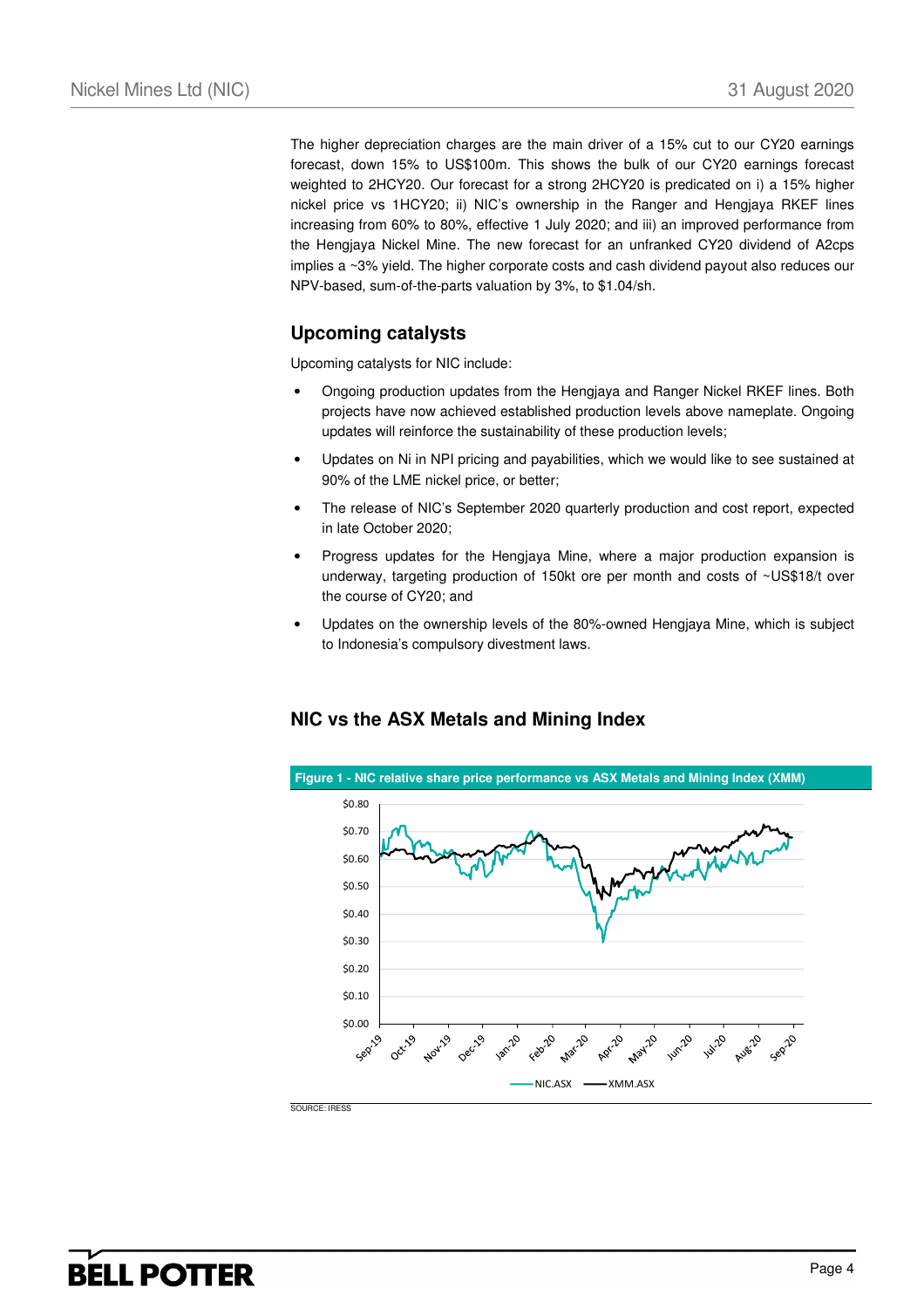# **Nickel Mines Limited (NIC)**

## **Company description: fully integrated NPI producer**

Nickel Mines Limited ('Nickel Mines' or 'NIC') is a newly listed ASX company, formed in 2007. Its operations are focused in Central Sulawesi, Indonesia, where it holds a 60% interest four Rotary Kiln Electric Furnace (RKEF) NPI production lines (the two Hengjaya lines and the two Ranger lines) with Shanghai Decent Investments (SDI) a subsidiary of Tsingshan Group, the world's largest stainless steel producer. In June 2020, NIC exercised its option to increase its ownership of both Hengjaya and Ranger to 80%, for US\$120m, becoming effective 1 July 2020.

The RKEF lines are located in an existing, fully integrated stainless steel production facility, the Indonesian Morowali Industrial Park (IMIP), in Central Sulawesi, Indonesia. First production from the Hengjaya Lines was achieved on 31 January 2019 and exceeded their nameplate production run-rate of 16ktpa nickel in NPI (100% basis) during the September quarter 2019. The Ranger Lines commenced production during the September quarter 2019 and exceeded nameplate in the December quarter 2019.

NIC also holds an 80% interest in Hengjaya Mine ('HM'), a high-grade, long-life nickel laterite deposit, also in Central Sulawesi in close proximity to the IMIP. The balance of the asset is owned by NIC's local Indonesian partner. The HM produces Direct Shipping Ore (DSO), the bulk of which is sold into the IMIP facility for the production of Nickel Pig Iron (NPI), a key input into stainless steel production.

### **Investment thesis – Buy, TP\$1.04/sh (from Buy, \$1.07/sh)**

The higher depreciation charges are the main driver of a 15% cut to our CY20 earnings forecast, down to US\$100m. Our CY20 and CY21 earnings are also lowered 6% and 5% respectively. The new dividend forecast and associated cash payout of ~A\$43m plus the higher corporate costs reduces our NPV-based, sum-of-the-parts valuation by 3%, to \$1.04/sh. NIC remains one of our top picks in the Resources sector with total forecast returns of 56%. We retain our Buy rating.

## **Valuation: \$1.04/sh**

Our 12-month forward NIC valuation incorporates DCF models of its attributable interests in the Hengjaya laterite nickel ore mine (HM), an 80% interest in the two Hengjaya Nickel RKEF lines and an 80% interest in the two Ranger Nickel RKEF lines.

We have constructed a discounted cash flow (DCF) model for NIC's attributable interest in these RKEF lines that are in production at Tsingshan's IMIP facility and a DCF calculation for NIC's current 80% interest (declining to 49% by FY2023) in the Hengjaya laterite nickel ore mine.

We also include a notional value for exploration and development projects, an estimate of corporate overhead costs and NIC's last reported net cash position. Our valuation is calculated on a fully diluted basis. Following the latest update, our valuation stands at \$1.04/sh.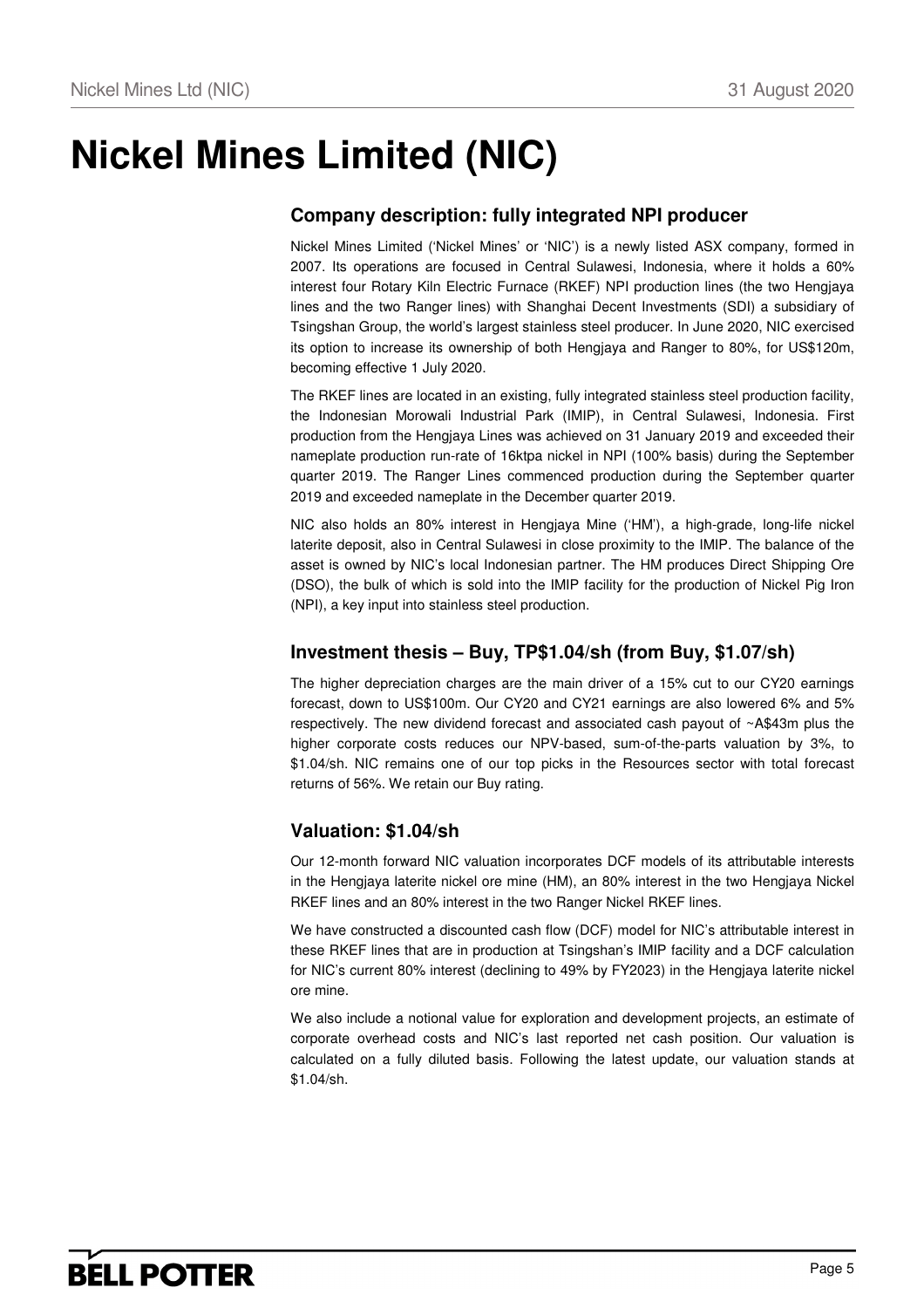### **Risks**

Key risks to our investment case include (but are not limited to):

- **Funding and capital management risks:** Funding and capital management risks can include access to debt and equity finance, maintaining covenants on debt finance, managing dividend payments and managing debt repayments. Exploration and development companies with no sales revenues are reliant on access to equity markets and debt financing to fund the advancement and development of their projects.
- **Operating and development risks:** Mining companies' assets are subject to risks associated with their operation and development. Risks for each company can be heightened depending on method of operation (e.g. underground versus open pit mining) or whether it is a single mine company. Development of mining assets may be subject to receiving permits, approvals timelines or weather events, causing delays to commissioning and commercial production.
- **COVID-19 risks:** Mining companies' rely on freedom of movement of workforces, functioning transport routes, reliable logistics services including road, rail, aviation and ports in order to maintain operations and get their products to market. They also rely on liquid, functioning markets to sell their products. Measures being put in place to combat the COVID-19 pandemic are posing risks to these conditions.
- **Operating and capital cost fluctuations:** The cost and availability of exploration, development and mining inputs can fluctuate widely and cause significant differences between planned and actual operating and capital costs. Key operating costs are linked to energy and labour costs as well as access to, and availability of, technical skills, operating equipment and consumables.
- **Commodity price and exchange rate fluctuations:** The future earnings and valuations of exploration, development and producing Resources companies are subject to fluctuations in underlying commodity prices and foreign currency exchange rates.
- **Resource growth and mine life extensions:** The viability of future operations and the earnings forecasts and valuations reliant upon them may depend upon resource and reserve growth to extend mine lives, which is in turn dependent upon exploration success, of which there are no guarantees.
- **Regulatory changes risks:** Changes to the regulation of infrastructure and taxation (among other things) can impact the earnings and valuation of mining companies. NIC's assets are located in Sulawesi, Indonesia, which has in the past implemented regulatory changes related to mining project ownership, fiscal terms and mineral export requirements.
- **Sovereign risks:** Mining companies' assets are subject to the sovereign risks of the jurisdiction within which they are operating. NIC's assets are in Indonesia, a G20 country with one of the largest economies in SE Asia. Its sovereign debt is rated investment grade by the major ratings agencies.
- **Corporate/M&A risks:** Risks associated with M&A activity including differences between the entity's and the market's perception of value associated with completed transactions. NIC is the junior partner co-investing in production assets with a large, privately owned Chinese company. The strength and cohesiveness of this relationship over the long term has the potential to both add and reduce value to the partnership. One of the key mitigating factors in this respect has been the investment of a combined US\$50m by SDI and Wanlu Investments (US\$26m and US\$24m respectively) into NIC equity.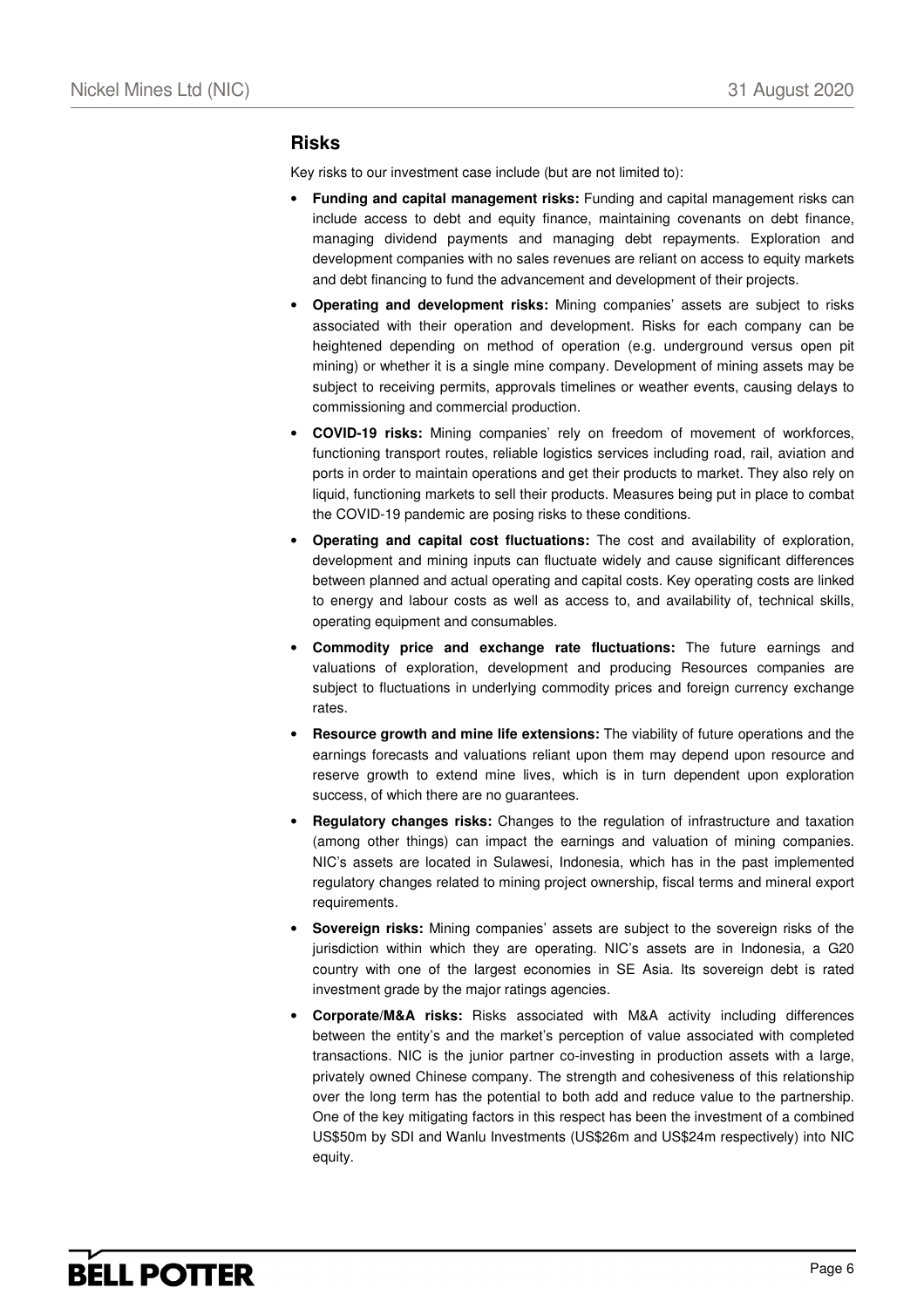# **Nickel Mines Ltd** as at 31 August 2020

## Nickel Mines Ltd (Nickel Mines Ltd (Nickel Mines Ltd (Nickel Mines Ltd (Nickel Mines Ltd Control) Recommendation Buy Price \$0.68

### **Table 3 - Financial summary**

| <b>PROFIT AND LOSS</b>                                 |                |                                        |                 |                  |                  |                  | <b>FINANCIAL RATIOS</b>                                                                                                                                    |               |                                          |              |                |                |                |
|--------------------------------------------------------|----------------|----------------------------------------|-----------------|------------------|------------------|------------------|------------------------------------------------------------------------------------------------------------------------------------------------------------|---------------|------------------------------------------|--------------|----------------|----------------|----------------|
| Year ending 31 Dec. (from 2020)                        | Unit           | 2019a                                  | 2019a*          | 2020e            | 2021e            | 2022e            | Year ending 31 Dec. (from 2020)<br><b>VALUATION</b>                                                                                                        | Unit          | 2019a                                    | 2019a*       | 2020e          | 2021e          | 2022e          |
| Revenue                                                | US\$m          | 64.9                                   | 236.1           | 524.3            | 631.1            | 633.8            |                                                                                                                                                            |               |                                          |              |                |                |                |
| Expense<br><b>EBITDA</b>                               | US\$m<br>US\$m | (44.5)<br>20.4                         | (138.9)<br>97.2 | (327.3)<br>197.0 | (303.5)<br>327.5 | (295.4)<br>338.4 | Attributable NPAT<br><b>Attributable NPAT</b>                                                                                                              | US\$m<br>A\$m | 65.5<br>91.6                             | 56.5<br>82.5 | 100.1<br>149.6 | 229.8<br>333.1 | 249.7<br>346.8 |
|                                                        |                |                                        |                 |                  |                  |                  |                                                                                                                                                            |               |                                          |              |                |                | 16.3           |
| Depreciation                                           | US\$m          | (6.8)                                  | (16.4)          | (36.1)           | (36.4)           | (34.2)           | <b>Reported EPS</b>                                                                                                                                        | Ac/sh         | 6.9                                      | 5.1          | 8.5            | 15.7           |                |
| EBIT                                                   | US\$m<br>US\$m | 13.6<br>0.2                            | 80.8            | 160.9            | 291.1            | 304.2            | <b>Adjusted EPS</b><br>EPS growth                                                                                                                          | Ac/sh         | 0.9<br>nm                                | 4.4<br>46%   | 8.5<br>23%     | 15.7<br>84%    | 16.3<br>4%     |
| Net interest expense<br>Unrealised gains (Impairments) | US\$m          | 57.3                                   | (2.1)<br>7.4    | (3.7)            | 2.7              | 10.3             | PER                                                                                                                                                        | $\%$<br>x     | 9.8x                                     | 6.7x         | 8.0x           | 4.3x           | 4.2x           |
|                                                        |                |                                        |                 |                  |                  |                  |                                                                                                                                                            |               |                                          |              |                |                |                |
| Other<br>PBT                                           | US\$m<br>US\$m | 0.7<br>71.9                            | 5.4<br>91.5     | (11.3)<br>145.9  | 293.8            | 314.5            | <b>DPS</b>                                                                                                                                                 | Ac/sh         |                                          |              | 2.0            |                |                |
|                                                        |                |                                        |                 |                  |                  |                  | Franking                                                                                                                                                   | $\%$          | 0%                                       | 0%           | 0%             | 0%             | 0%             |
| Tax expense                                            | US\$m          | (0.1)                                  | (0.2)           | (0.4)            | (3.5)            | (2.7)            | Yield                                                                                                                                                      | $\%$          | 0%                                       | 0%           | 3%             | 0%             | 0%             |
| Consolidated profit (loss) for the year                | US\$m          | 71.8                                   | 91.3            | 145.5            | 290.3            | 311.8            | FCF/share                                                                                                                                                  | Ac/sh         | (14.4)                                   | 2.6          | 11.2           | 21.1           | 22.2           |
| Non-Controlling Interest                               | US\$m          | 6.3                                    | 34.8            | 45.4             | 60.5             | 62.1             | FCF yield                                                                                                                                                  | $\%$          | $-21%$                                   | 4%           | 17%            | 31%            | 33%            |
| Attributable NPAT (reported)                           | US\$m          | 65.5                                   | 56.5            | 100.1            | 229.8            | 249.7            | P/FCFPS <sup>1</sup>                                                                                                                                       | X             | $-4.7x$                                  | 26.3x        | 6.1x           | 3.2x           | 3.1x           |
| NPAT (underlying)                                      | US\$m          | 8.2                                    | 49.1            | 100.1            | 229.8            | 249.7            | EV/EBITDA <sup>1</sup>                                                                                                                                     | X             | 50.2x                                    | 10.6x        | 5.2x           | 3.1x           | 3.0x           |
|                                                        |                |                                        |                 |                  |                  |                  | EBITDA margin                                                                                                                                              | $\%$          | 31%                                      | 41%          | 38%            | 52%            | 53%            |
| <b>CASH FLOW</b>                                       |                |                                        |                 |                  |                  |                  | EBIT margin                                                                                                                                                | $\%$          | 21%                                      | 34%          | 31%            | 46%            | 48%            |
| Year ending 31 Dec. (from 2020)                        | Unit           | 2019a                                  | 2019a*          | 2020e            | 2021e            | 2022e            | Return on assets                                                                                                                                           | $\%$          | 23%                                      | 26%          | 17%            | 23%            | 21%            |
| <b>OPERATING CASHFLOW</b>                              |                |                                        |                 |                  |                  |                  | Return on equity                                                                                                                                           | $\%$          | 37%                                      | 49%          | 31%            | 38%            | 31%            |
| Receipts                                               | US\$m          | 33.4                                   | 212.7           | 569.1            | 620.4            | 633.6            | <b>LIQUIDITY &amp; LEVERAGE</b>                                                                                                                            |               |                                          |              |                |                |                |
| Payments                                               | US\$m          | (28.4)                                 | (169.9)         | (298.0)          | (309.5)          | (297.5)          | Net debt (cash)                                                                                                                                            | \$m           | (45)                                     | 15           | (188)          | (441)          | (721)          |
| Tax                                                    | US\$m          | (1.2)                                  | (4.7)           | 0.1              | (0.4)            | (3.5)            | ND / E                                                                                                                                                     | $\%$          | $-14%$                                   | 4%           | $-29%$         | $-50%$         | $-64%$         |
| Net interest                                           | US\$m          | 0.2                                    | 0.1             | (3.7)            | 2.7              | 10.3             | $ND / (ND + E)$                                                                                                                                            | $\%$          | $-17%$                                   | 3%           | $-40%$         | $-100%$        | $-176%$        |
| Other                                                  | US\$m          |                                        |                 | (3.7)            |                  |                  | EBITDA / Interest                                                                                                                                          | x             | nm                                       | 46.1x        | 53.8x          | nm             | nm             |
| Operating cash flow<br><b>INVESTING CASHFLOW</b>       | US\$m          | 4.1                                    | 38.2            | 263.8            | 313.1            | 342.9            | <b>ATTRIBUTABLE DATA - NICKEL MINES LTD</b>                                                                                                                |               |                                          |              |                |                |                |
| Property, plant and equipment                          | US\$m          | (19.5)                                 | (29.6)          | (131.0)          | (2.9)            | (2.9)            | Year ending 31 Dec. (from 2020)                                                                                                                            | Unit          | 2019a                                    | 2019a*       | 2020e          | 2021e          | 2022e          |
| Mine development                                       | US\$m          |                                        |                 |                  |                  |                  | Revenues                                                                                                                                                   | US\$m         | 52.0                                     | 156.1        | 391.1          | 532.2          | 531.2          |
| Exploration & evaluation                               | US\$m          |                                        |                 | (0.4)            | (0.4)            | (0.4)            | <b>EBITDA</b>                                                                                                                                              | US\$m         | 13.5                                     | 57.1         | 143.0          | 257.9          | 268.5          |
| Other                                                  | US\$m          | (121.1)                                | 5.8             |                  |                  |                  | <b>NPAT</b>                                                                                                                                                | US\$m         | 65.5                                     | 56.5         | 100.1          | 229.8          | 249.7          |
| Investing cash flow                                    | US\$m          | (140.6)                                | (23.8)          | (131.4)          | (3.3)            | (3.3)            | Net distributable cash flow                                                                                                                                | US\$m         | 44.4                                     | 1.0          | 164.5          | 208.8          | 232.7          |
| Free Cash Flow                                         | US\$m          | (136.5)                                | 14.4            | 132.4            | 309.8            | 339.6            | EV/EBITDA                                                                                                                                                  | x             | 74.0                                     | 16.8         | 6.5            | 3.7            | 3.7            |
| <b>FINANCING CASHFLOW</b>                              |                |                                        |                 |                  |                  |                  | PER<br>P/FCF                                                                                                                                               | x             | 9.8<br>nm                                | 13.4<br>nm   | 8.0<br>nm      | 4.3<br>4.8     | 4.2<br>4.5     |
| Share issues/(buy-backs)                               | US\$m          | 183.6                                  |                 | 152.2            |                  |                  |                                                                                                                                                            |               |                                          |              |                |                |                |
| Debt proceeds                                          | US\$m          |                                        |                 |                  |                  |                  | ORE RESERVE AND MINERAL RESOURCE                                                                                                                           |               |                                          |              |                |                |                |
| Debt repayments                                        | US\$m          | (2.0)                                  | (29.9)          | (20.0)           | (21.3)           | (21.3)           | Hengjaya Nickel Mine (HM)                                                                                                                                  |               |                                          |              | Mdmt           | % Ni           | t Ni           |
| Distributions to non-controlling interests             | US\$m          | 15.0                                   | 17.0            | (45.7)           | (56.5)           | (59.7)           | <b>Mineral Resources</b>                                                                                                                                   |               |                                          |              |                |                |                |
| Dividends                                              | US\$m          |                                        |                 | (28.5)           |                  |                  | Measured                                                                                                                                                   |               |                                          |              | 0.700          | 1.80%          | 12,600         |
| Other                                                  | US\$m          | (10.8)                                 | (0.4)           | (7.6)            |                  |                  | Indicated                                                                                                                                                  |               |                                          |              | 15.000         | 1.90%          | 285,000        |
| Financing cash flow                                    | US\$m          | 185.8                                  | (13.3)          | 50.4             | (77.8)           | (81.1)           | Inferred                                                                                                                                                   |               |                                          |              | 22.000         | 1.80%          | 396,000        |
| Change in cash                                         | US\$m          | 49.3                                   | 1.1             | 182.8            | 232.0            | 258.5            | Total                                                                                                                                                      |               |                                          |              | 38.000         | 1.80%          | 678,000        |
|                                                        |                |                                        |                 |                  |                  |                  |                                                                                                                                                            |               |                                          |              |                |                |                |
| <b>BALANCE SHEET</b>                                   |                |                                        |                 |                  |                  |                  | <b>ASSUMPTIONS - Prices</b>                                                                                                                                |               |                                          |              |                |                |                |
| Year ending 31 Dec. (from 2020)                        | Unit           | 2019a                                  | 2019a*          | 2020e            | 2021e            | 2022e            | Year ending 31 Dec. (from 2020) avg                                                                                                                        | Unit          | 2019a                                    | 2019a*       | 2020e          | 2021e          | 2022e          |
|                                                        |                |                                        |                 |                  |                  |                  |                                                                                                                                                            |               |                                          |              |                |                |                |
| <b>ASSETS</b>                                          |                |                                        |                 |                  |                  |                  |                                                                                                                                                            |               |                                          |              |                |                |                |
| Cash & short term investments                          | US\$m          | 49.0                                   | 49.8            | 232.6            | 464.7            | 723.2            | Nickel                                                                                                                                                     | US\$/lb       | \$5.60                                   | \$7.02       | \$6.07         | \$7.45         | \$7.95         |
| Accounts receivable                                    | US\$m          | 43.7                                   | 97.2            | 52.4             | 63.1             | 63.4             | Nickel                                                                                                                                                     | US\$/t        | \$12,343                                 | \$15,483     | \$13,393       | \$16,424       | \$17,527       |
| Property, plant & equipment                            | US\$m          | 340.1                                  | 628.5           | 723.4            | 689.9            | 658.6            | Currency                                                                                                                                                   |               |                                          |              |                |                |                |
| Mine development expenditure                           | US\$m          |                                        |                 |                  |                  |                  | AUD:USD                                                                                                                                                    |               | 0.72                                     | 0.68         | 0.67           | 0.69           | 0.72           |
| Exploration & evaluation                               | US\$m          |                                        | J.              | 0.4              | 0.8              | $1.2$            |                                                                                                                                                            |               |                                          |              |                |                |                |
| Other                                                  | US\$m          | 99.2                                   | 122.0           | 122.0            | 122.0            | 122.0            | <b>ASSUMPTIONS - Production &amp; costs</b>                                                                                                                |               |                                          |              |                |                |                |
| <b>Total assets</b>                                    | US\$m          | 531.9                                  | 897.5           | 1,130.9          | 1,340.5          | 1,568.4          | Year ending 31 Dec. (from 2020)                                                                                                                            | Unit          | 2019a                                    | 2019a*       | 2020e          | 2021e          | 2022e          |
| <b>LIABILITIES</b>                                     |                |                                        |                 |                  |                  |                  | Hengjaya Mine                                                                                                                                              |               |                                          |              |                |                |                |
| Accounts payable                                       | US\$m          | 42.2                                   | 52.5            | 81.8             | 75.9             | 73.9             | Ore mined                                                                                                                                                  | wmt           | 484,268                                  | 428,382      | 799,628        | 1,560,000      | 1,560,000      |
| Income tax payable                                     | US\$m          | 0.3                                    | 0.7             | 0.4              | 3.5              | 2.7              | Ore grade                                                                                                                                                  | % Ni          | 2.0%                                     | 1.9%         | 1.8%           | 1.8%           | 1.8%           |
| Borrowings                                             | US\$m          | 4.2                                    | 65.0            | 45.0             | 23.7             | 2.3              | Nickel in ore                                                                                                                                              | t Ni          | 5,977                                    | 8,178        | 14,440         | 28,080         | 28,080         |
| Other                                                  | US\$m          | 30.4                                   | 57.2            | 58.0             | 58.0             | 58.0             | Nickel in ore (attributable)                                                                                                                               | t Ni          | 4,782                                    | 6,542        | 11,552         | 17,199         | 14,742         |
| <b>Total liabilities</b>                               | US\$m          | 77.2                                   | 175.4           | 185.2            | 161.0            | 136.8            | <b>RKEF (IMIP)</b>                                                                                                                                         |               |                                          |              |                |                |                |
| <b>SHAREHOLDER'S EQUITY</b>                            |                |                                        |                 |                  |                  |                  |                                                                                                                                                            | t             |                                          |              |                |                |                |
| Share capital                                          |                |                                        |                 |                  |                  |                  | NPI production<br>Contained nickel                                                                                                                         |               | 42,106                                   | 152,408      | 301,308        | 304,615        | 304,615        |
|                                                        | US\$m          | 275.9                                  | 315.5           | 467.7            | 467.7            | 467.7            |                                                                                                                                                            | t Ni          | 5,788                                    | 20,988       | 42,718         | 41,123         | 38,077         |
| Reserves<br>Retained earnings                          | US\$m<br>US\$m | (0.6)<br>36.3                          | 19.2<br>92.8    | 19.2<br>164.4    | 19.2<br>394.2    | 19.2<br>643.9    | Contained nickel (attributable)<br>Costs                                                                                                                   | t Ni          | 3,339                                    | 11,742       | 29,896         | 32,898         | 30,462         |
| <b>Total equity to NIC holders</b>                     | US\$m          | 311.6                                  | 427.5           | 651.3            | 881.1            | 1,130.8          | Cash costs                                                                                                                                                 | US\$/t Ni     | \$7,710                                  | \$7,689      | \$7,424        | \$7,664        | \$7,962        |
|                                                        |                |                                        |                 |                  |                  |                  |                                                                                                                                                            |               |                                          |              |                |                |                |
| Non-controlling interest                               | US\$m          | 143.2                                  | 294.7           | 294.4            | 298.4            | 300.7            | All-in-Costs (AIC)                                                                                                                                         | US\$/t Ni     | \$8,125                                  | \$7,804      | \$7,536        | \$7,785        | \$8,095        |
| <b>Total equity</b>                                    | US\$m          | 454.8                                  | 722.1           | 945.6            | 1,179.5          | 1,431.6          |                                                                                                                                                            |               |                                          |              |                |                |                |
| Weighted average shares                                | m              | 1,324.4                                | 1,631.2         | 1,761.6          | 2,128.1          | 2,128.1          | <b>VALUATION</b>                                                                                                                                           |               |                                          |              |                |                |                |
|                                                        |                |                                        |                 |                  |                  |                  | Ordinary shares (m)                                                                                                                                        |               | includes underwritten retail entitlement |              |                |                | 2,128.1        |
| <b>CAPITAL STRUCTURE</b>                               |                |                                        |                 |                  |                  |                  | Options in the money (m)                                                                                                                                   |               |                                          |              |                |                |                |
|                                                        |                |                                        |                 |                  |                  |                  | Total shares diluted (m)                                                                                                                                   |               |                                          |              |                |                | 2,128.1        |
| Shares on issue                                        | m              |                                        |                 |                  |                  | 2,128.1          | Valuation                                                                                                                                                  | Now           |                                          | +12 months   |                | $+24$ mths     |                |
| Total shares on issue                                  | m              | (add 0.0m escrow and placement shares) |                 |                  |                  | 2,128.1          | Sum-of-the-parts                                                                                                                                           | A\$m          | A\$/sh                                   | A\$m         | A\$/sh         | A\$m           | A\$/sh         |
| Share price                                            | A\$/sh         |                                        |                 |                  |                  | 0.680            | RKEF (NPV12)                                                                                                                                               | 1,750.5       | 0.82                                     | 2,021.2      | 0.95           | 2,216.3        | 1.04           |
| Market capitalisation                                  | A\$m           |                                        |                 |                  |                  | 1,447.1          | Hengjaya Mine (NPV12)                                                                                                                                      | 39.0          | 0.02                                     | 45.1         | 0.02           | 62.5           | 0.03           |
| Net cash                                               | A\$m           |                                        |                 |                  |                  | 49.2             | Other exploration                                                                                                                                          |               |                                          |              |                |                |                |
| Enterprise value (undiluted)                           | A\$m           |                                        |                 |                  |                  | 1,397.9          | Corporate overheads                                                                                                                                        | (38.8)        | (0.02)                                   | (46.0)       | (0.02)         | (46.5)         | (0.02)         |
| Options outstanding (m)                                | m              |                                        |                 |                  |                  | 0.0              | Subtotal (EV)                                                                                                                                              | 1,750.6       | 0.82                                     | 2,020.4      | 0.95           | 2,232.3        | 1.05           |
| Options (in the money)                                 | m              |                                        |                 |                  |                  | 0.0              | Net cash (debt)                                                                                                                                            | 49.2          | 0.02                                     | 187.6        | 0.09           | 441.0          | 0.21           |
| Issued shares (diluted for options)                    | m              |                                        |                 |                  |                  | 2,128.1          | <b>Total (undiluted)</b>                                                                                                                                   | 1,799.9       | 0.85                                     | 2,208.0      | 1.04           | 2,673.3        | 1.26           |
| Market capitalisation (diluted)                        | A\$m           |                                        |                 |                  |                  | 1,447.1          | Dilutive effect of options                                                                                                                                 |               |                                          |              |                |                |                |
| Net cash + options                                     | A\$m           |                                        |                 |                  |                  | 49.2             | Add cash from options                                                                                                                                      |               | J.                                       |              |                |                |                |
| Enterprise value (diluted)                             | A\$m           |                                        |                 |                  |                  | 1,397.9          | <b>Total (diluted)</b>                                                                                                                                     | 1,799.9       | 0.85                                     | 2,208.0      | 1.04           | 2,673.3        | 1.26           |
|                                                        |                |                                        |                 |                  |                  |                  |                                                                                                                                                            |               |                                          |              |                |                |                |
| <b>MAJOR SHAREHOLDERS</b>                              |                |                                        |                 |                  |                  |                  |                                                                                                                                                            |               |                                          |              |                |                |                |
| Shareholder                                            |                |                                        |                 |                  | $\%$             | m                |                                                                                                                                                            |               |                                          |              |                |                |                |
| Shanghai Decent (SDI)                                  |                |                                        |                 |                  | 18.6%            | 395.5            |                                                                                                                                                            |               |                                          |              |                |                |                |
| Tanito Group (PT Karunia)                              |                |                                        |                 |                  | 16.1%            | 343.2            |                                                                                                                                                            |               |                                          |              |                |                |                |
| BlackRock Investment Management                        |                |                                        |                 |                  | 6.8%             | 144.0            |                                                                                                                                                            |               |                                          |              |                |                |                |
| Shanghai Wanlu<br>Regal FM                             |                |                                        |                 |                  | 5.7%<br>4.5%     | 121.3<br>96.5    | *Transitional 6 month period to Dec-19. Change of Financial Year end from June to December<br><sup>1</sup> Metrics annualised for 6 month period to Dec-19 |               |                                          |              |                |                |                |

| <b>FINANCIAL RATIOS</b>                                                                                                                                                            |               |                                          |                 |                 |                         |                   |
|------------------------------------------------------------------------------------------------------------------------------------------------------------------------------------|---------------|------------------------------------------|-----------------|-----------------|-------------------------|-------------------|
| Year ending 31 Dec. (from 2020)                                                                                                                                                    | Unit          | 2019a                                    | 2019a*          | 2020e           | 2021e                   | 2022e             |
| <b>VALUATION</b>                                                                                                                                                                   |               |                                          |                 |                 |                         |                   |
| Attributable NPAT                                                                                                                                                                  | US\$m         | 65.5                                     | 56.5            | 100.1           | 229.8                   | 249.7             |
| Attributable NPAT<br><b>Reported EPS</b>                                                                                                                                           | A\$m<br>Ac/sh | 91.6<br>6.9                              | 82.5<br>5.1     | 149.6<br>8.5    | 333.1<br>15.7           | 346.8<br>16.3     |
| <b>Adjusted EPS</b>                                                                                                                                                                | Ac/sh         | 0.9                                      | 4.4             | 8.5             | 15.7                    | 16.3              |
| EPS growth                                                                                                                                                                         | %             | nm                                       | 46%             | 23%             | 84%                     | 4%                |
| PER                                                                                                                                                                                | x             | 9.8x                                     | 6.7x            | 8.0x            | 4.3x                    | 4.2x              |
| DPS                                                                                                                                                                                | Ac/sh         |                                          |                 | 2.0             |                         |                   |
| Franking                                                                                                                                                                           | $\%$          | 0%                                       | 0%              | 0%              | 0%                      | 0%                |
| Yield                                                                                                                                                                              | $\%$          | 0%                                       | 0%              | 3%              | 0%                      | 0%                |
| $FCF/share$ <sup>1</sup>                                                                                                                                                           | Ac/sh         | (14.4)                                   | 2.6             | 11.2            | 21.1                    | 22.2              |
| FCF yield 1<br>P/FCFPS <sup>1</sup>                                                                                                                                                | %             | $-21%$<br>$-4.7x$                        | 4%<br>26.3x     | 17%<br>6.1x     | 31%<br>3.2x             | 33%<br>3.1x       |
| EV/EBITDA 1                                                                                                                                                                        | x<br>x        | 50.2x                                    | 10.6x           | 5.2x            | 3.1x                    | 3.0x              |
| EBITDA margin                                                                                                                                                                      | %             | 31%                                      | 41%             | 38%             | 52%                     | 53%               |
| EBIT margin                                                                                                                                                                        | $\%$          | 21%                                      | 34%             | 31%             | 46%                     | 48%               |
| Return on assets                                                                                                                                                                   | $\%$          | 23%                                      | 26%             | 17%             | 23%                     | 21%               |
| Return on equity                                                                                                                                                                   | %             | 37%                                      | 49%             | 31%             | 38%                     | 31%               |
| <b>LIQUIDITY &amp; LEVERAGE</b>                                                                                                                                                    |               |                                          |                 |                 |                         |                   |
| Net debt (cash)                                                                                                                                                                    | \$m           | (45)                                     | 15              | (188)           | (441)                   | (721)             |
| ND / E                                                                                                                                                                             | %             | -14%                                     | 4%              | -29%            | $-50%$                  | -64%              |
| $ND / (ND + E)$<br>EBITDA / Interest                                                                                                                                               | %<br>X        | $-17%$<br>nm                             | 3%<br>46.1x     | $-40%$<br>53.8x | $-100%$<br>nm           | $-176%$<br>nm     |
|                                                                                                                                                                                    |               |                                          |                 |                 |                         |                   |
| <b>ATTRIBUTABLE DATA - NICKEL MINES LTD</b>                                                                                                                                        |               |                                          |                 | 2020e           |                         | 2022e             |
| Year ending 31 Dec. (from 2020)<br>Revenues                                                                                                                                        | Unit<br>US\$m | 2019a<br>52.0                            | 2019a*<br>156.1 | 391.1           | 2021e<br>532.2          | 531.2             |
| EBITDA                                                                                                                                                                             | US\$m         | 13.5                                     | 57.1            | 143.0           | 257.9                   | 268.5             |
| <b>NPAT</b>                                                                                                                                                                        | US\$m         | 65.5                                     | 56.5            | 100.1           | 229.8                   | 249.7             |
| Net distributable cash flow<br>EV/EBITDA                                                                                                                                           | US\$m<br>x    | 44.4<br>74.0                             | 1.0<br>16.8     | 164.5<br>6.5    | 208.8<br>3.7            | 232.7<br>3.7      |
| PER                                                                                                                                                                                | x             | 9.8                                      | 13.4            | 8.0             | 4.3                     | 4.2               |
| P/FCF                                                                                                                                                                              | X             | nm                                       | nm              | nm              | 4.8                     | 4.5               |
| ORE RESERVE AND MINERAL RESOURCE<br>Hengjaya Nickel Mine (HM)                                                                                                                      |               |                                          |                 | Mdmt            | % Ni                    | t Ni              |
| <b>Mineral Resources</b><br>Measured                                                                                                                                               |               |                                          |                 | 0.700           | 1.80%                   | 12,600            |
| Indicated                                                                                                                                                                          |               |                                          |                 | 15.000          | 1.90%                   | 285,000           |
| Inferred                                                                                                                                                                           |               |                                          |                 | 22.000          | 1.80%                   | 396,000           |
|                                                                                                                                                                                    |               |                                          |                 |                 |                         |                   |
|                                                                                                                                                                                    |               |                                          |                 | 38.000          | 1.80%                   | 678,000           |
|                                                                                                                                                                                    |               |                                          |                 |                 |                         |                   |
| Total<br><b>ASSUMPTIONS - Prices</b>                                                                                                                                               |               |                                          |                 |                 |                         |                   |
| Year ending 31 Dec. (from 2020) avg Unit                                                                                                                                           |               | 2019a                                    | 2019a*          | 2020e           | 2021e                   | 2022e             |
| Nickel                                                                                                                                                                             | US\$/lb       | \$5.60                                   | \$7.02          | \$6.07          | \$7.45                  | \$7.95            |
| Nickel                                                                                                                                                                             | <b>US\$/t</b> | \$12,343                                 | \$15,483        | \$13,393        | \$16,424                | \$17,527          |
| Currency                                                                                                                                                                           |               |                                          |                 |                 |                         |                   |
| AUD:USD                                                                                                                                                                            |               | 0.72                                     | 0.68            | 0.67            | 0.69                    | 0.72              |
|                                                                                                                                                                                    |               |                                          |                 |                 |                         |                   |
| <b>ASSUMPTIONS - Production &amp; costs</b>                                                                                                                                        |               |                                          |                 |                 |                         |                   |
| Year ending 31 Dec. (from 2020)                                                                                                                                                    | Unit          | 2019a                                    | 2019a*          | 2020e           | 2021e                   | 2022e             |
|                                                                                                                                                                                    | wmt           |                                          |                 |                 |                         |                   |
|                                                                                                                                                                                    | % Ni          | 484,268<br>2.0%                          | 428,382<br>1.9% | 799,628<br>1.8% | 1,560,000<br>1.8%       | 1,560,000<br>1.8% |
| Hengjaya Mine<br>Ore mined<br>Ore grade<br>Nickel in ore                                                                                                                           | t Ni          | 5,977                                    | 8,178           | 14,440          | 28,080                  | 28,080            |
| Nickel in ore (attributable)                                                                                                                                                       | t Ni          | 4,782                                    | 6,542           | 11,552          | 17,199                  | 14,742            |
| RKEF (IMIP)                                                                                                                                                                        |               |                                          |                 |                 |                         |                   |
| NPI production                                                                                                                                                                     | t             | 42,106                                   | 152,408         | 301,308         | 304,615                 | 304,615           |
| Contained nickel                                                                                                                                                                   | t Ni          | 5,788                                    | 20,988          | 42,718          | 41,123                  | 38,077            |
|                                                                                                                                                                                    | t Ni          | 3,339                                    | 11,742          | 29,896          | 32,898                  | 30,462            |
|                                                                                                                                                                                    |               |                                          |                 |                 |                         |                   |
| Contained nickel (attributable)<br>Costs<br>Cash costs                                                                                                                             | US\$/t Ni     | \$7,710                                  | \$7,689         | \$7,424         | \$7,664                 | \$7,962           |
| All-in-Costs (AIC)                                                                                                                                                                 | US\$/t Ni     | \$8,125                                  | \$7,804         | \$7,536         | \$7,785                 | \$8,095           |
| <b>VALUATION</b>                                                                                                                                                                   |               |                                          |                 |                 |                         |                   |
| Ordinary shares (m)                                                                                                                                                                |               | includes underwritten retail entitlement |                 |                 |                         | 2,128.1           |
| Options in the money (m)                                                                                                                                                           |               |                                          |                 |                 |                         |                   |
|                                                                                                                                                                                    |               |                                          |                 |                 | <b>CONTRACTOR</b>       | 2,128.1           |
|                                                                                                                                                                                    | <b>Now</b>    |                                          | +12 months      |                 | $+24$ mths              |                   |
|                                                                                                                                                                                    | A\$m A\$/sh   |                                          |                 |                 | A\$m A\$/sh A\$m A\$/sh |                   |
|                                                                                                                                                                                    | 1,750.5       | 0.82                                     | 2,021.2         | 0.95            | 2,216.3                 | 1.04              |
|                                                                                                                                                                                    | 39.0          | 0.02                                     | 45.1            | 0.02            | 62.5                    | 0.03              |
|                                                                                                                                                                                    | (38.8)        | (0.02)                                   | (46.0)          | (0.02)          | (46.5)                  | (0.02)            |
|                                                                                                                                                                                    | 1,750.6       | 0.82                                     | 2,020.4         | 0.95            | 2,232.3                 | 1.05              |
| Total shares diluted (m)<br>Valuation<br>Sum-of-the-parts<br>RKEF (NPV12)<br>Hengjaya Mine (NPV12)<br>Other exploration<br>Corporate overheads<br>Subtotal (EV)<br>Net cash (debt) | 49.2          | 0.02                                     | 187.6           | 0.09            | 441.0                   | 0.21              |
| Total (undiluted)                                                                                                                                                                  | 1,799.9       | 0.85                                     | 2,208.0         | 1.04            | 2,673.3                 | 1.26              |
| Dilutive effect of options<br>Add cash from options                                                                                                                                |               |                                          |                 |                 |                         |                   |

SOURCE: BELL POTTER SECURITIES ESTIMATES